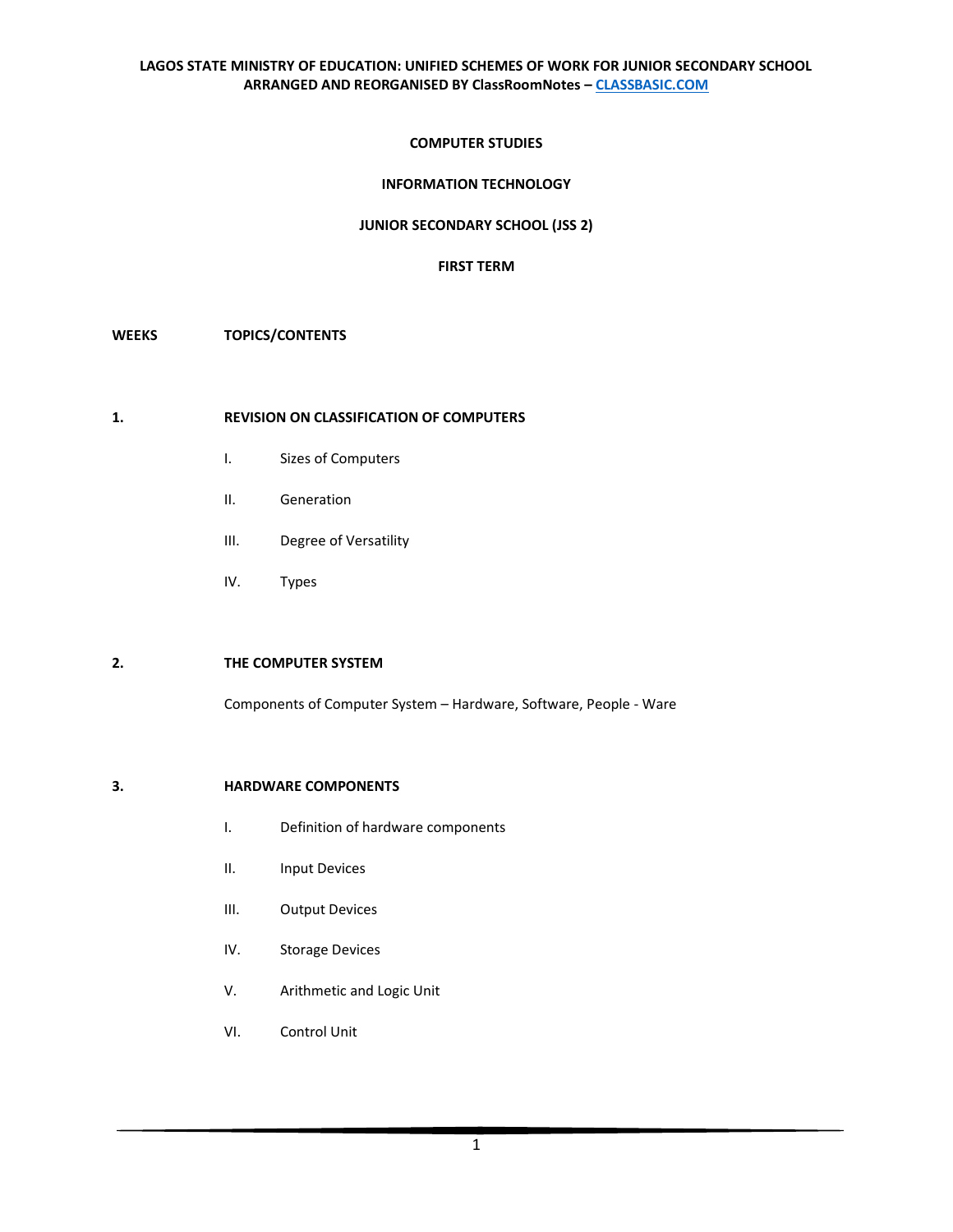## **4. SOFTWARE**

- I. Definition of Software
- II. Types of Computer Software System and Application Software
- III. Give Examples of Each Type of Computer Software

# **5. PEOPLEWARE**

- I. Define computer Professional
- II. State the Types of Computer Professionals
- III. Give Examples of Computer Users

# **6. OPERATING SYSTEM**

- I. Definition of an operating system
- II. Examples of Operating System DOS, Window, Linux and Unix

# **7. FUNCTIONS OF OPERATING. SYSTEM**

- I. Resource allocation
- II. System monitoring
- III. Utilities

## **8. NUMBER BASE**

- I. Decimal
- II. Binary
- III. Octal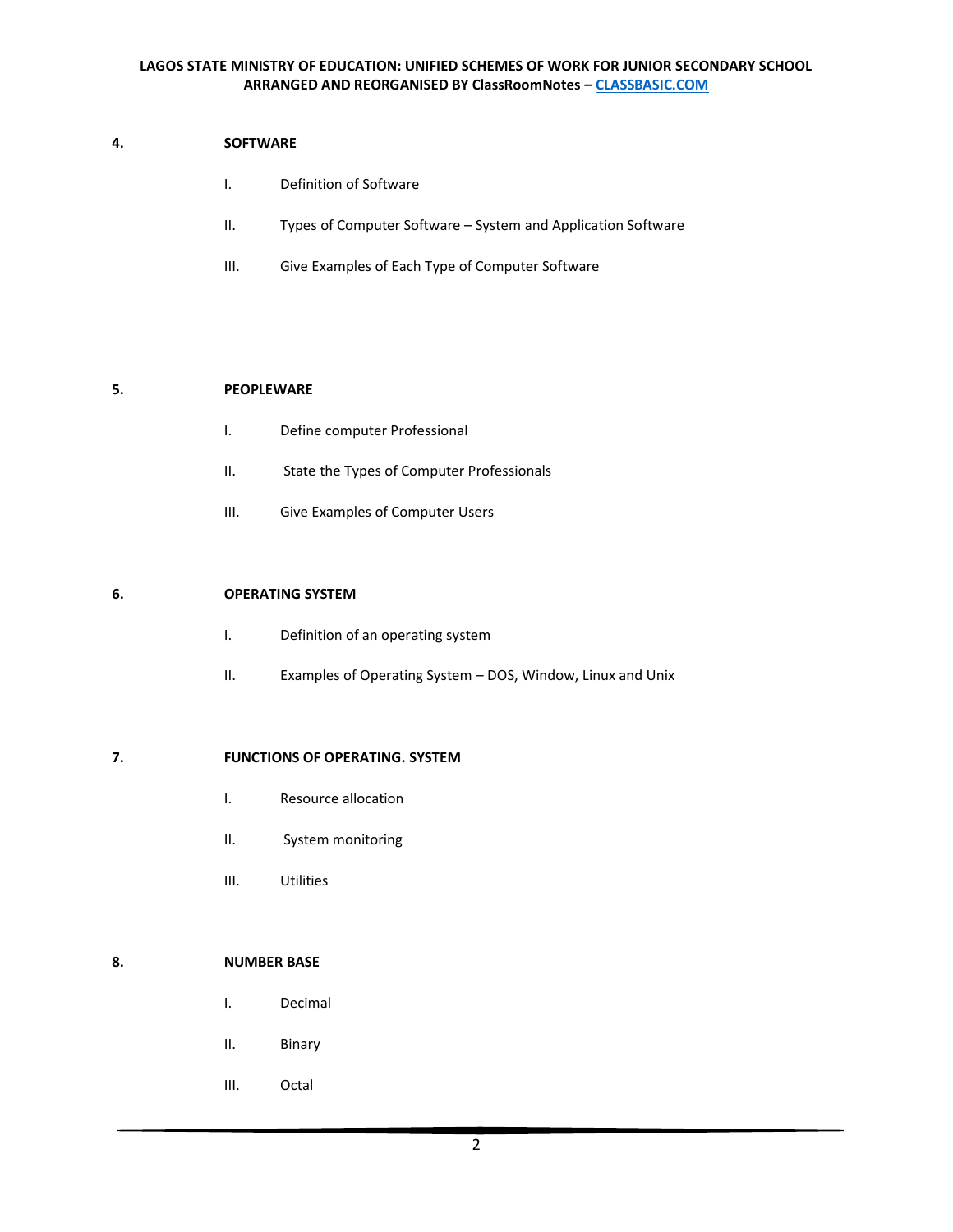IV. Hexadecimal

#### **9. CONVERSION OF NUMBER BASES**

- I. Convert decimal to binary and vice versa
- II. Convert decimal to Octal and vice versa
- III. Convert decimal to Hexadecimal

## **10. UNITS OF STORAGE IN COMPUTER**

- I. State the Various Units of Storage and their Values Bits, Bytes, Nibble, Kilobytes, Megabyte and Gigabyte
- II. Convert from One Unit to Another
- III. Differentiate between Kilometer, Kilogram, Kilowatt and Kilobyte.
- IV. Distinguish between kilobyte, Megabyte and Gigabyte

# **11. | 12. REVISION AND EXAMINATION**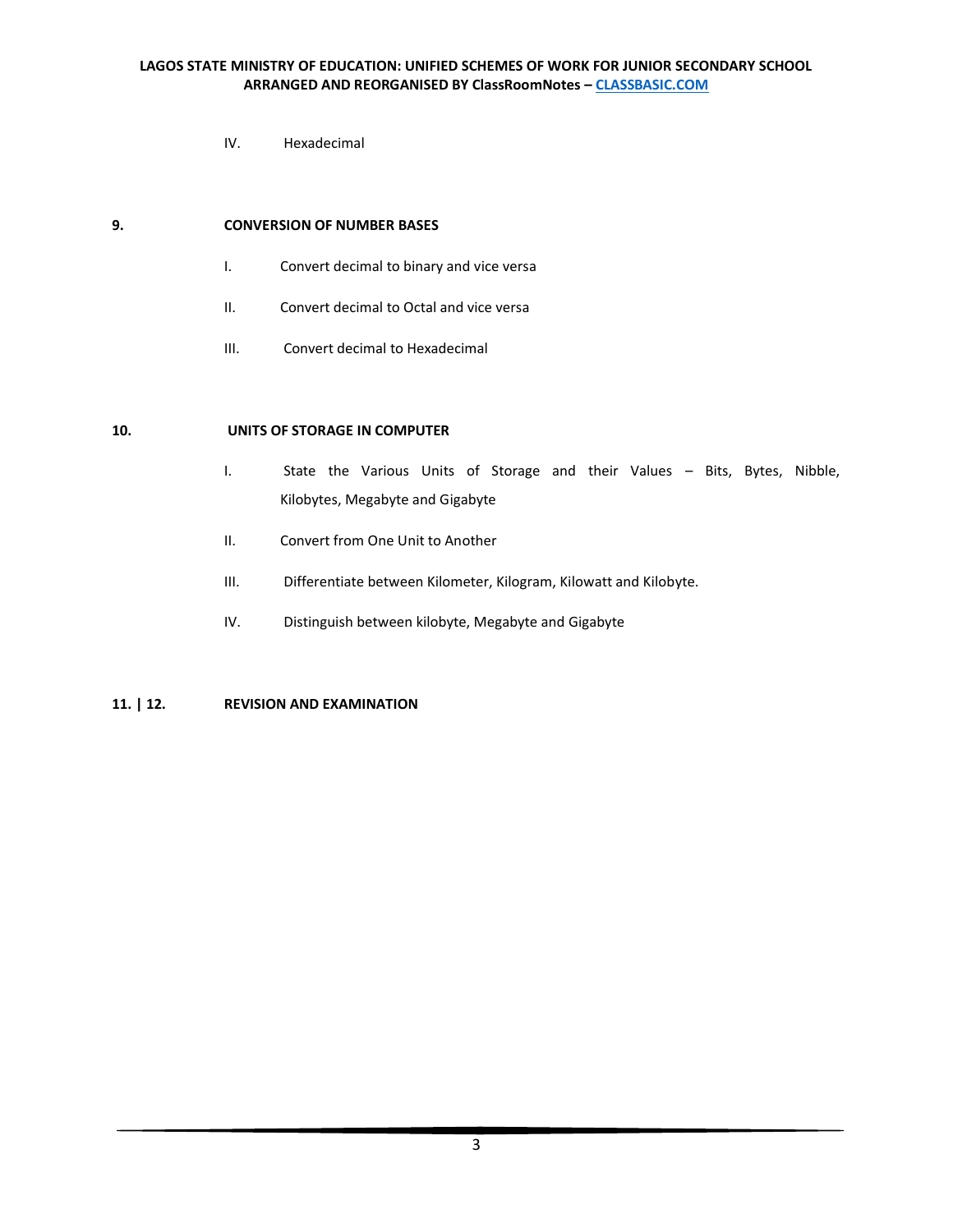## **COMPUTER STUDIES**

# **INFORMATION TECHNOLOGY**

## **JUNIOR SECONDARY SCHOOL (JSS 2)**

## **SECOND TERM**

## **WEEKS TOPICS/CONTENTS**

# **1. REVISION ON PROGRAMMING LANGUAGE**

- I. Meaning of Computer Programming Language
- II. Examples of Computer Programming Language Logo, BASIC, COBOL, FORTRAN, etc.

# **2. BASIC LANGUAGE**

- I. State the Meaning of the Acronym BASIC
- II. BASIC Character Set, Key BASIC Statements, Simple BASIC statements.

# **3. SIMPLE BASIC STATEMENT**

- I. Examples of Simple Statements
- II. Write a Simple BASIC Program
- III. Run Simple BASIC Program

# **4. GRAPHIC PACKAGE I**

- I. Meaning of Graphic Packages
- Ii. Examples of Graphic Packages Paint, Corel Draw, Instant Artist, Photo Shop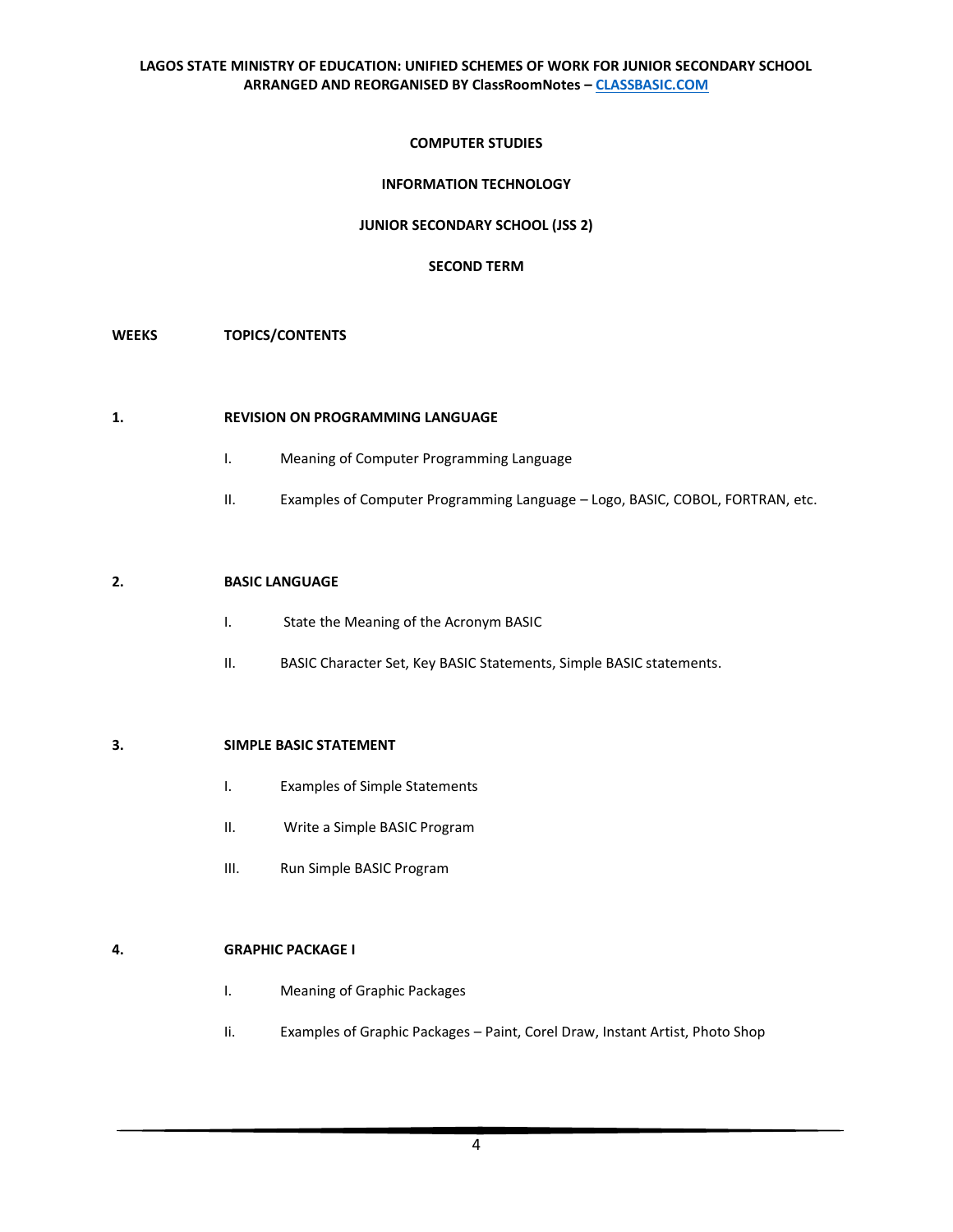## **5. FEATURES OF GRAPHIC PACKAGE**

Title, Toolbar, Menu Bar, Printable Bar, Color Bar, etc.

## **6. GRAPHIC PACKAGES II - PAINT ENVIRONMENT**

- I. Features of Paint Environment
- II. Paint Tools and their Functions
- III. Use Paint to Draw and Color Simple Objects

# **7. ICT AS A TRANSFORMATION TOOL**

- I. Meaning of ICT (Information and communication technology)
- II. Examples Computers, Telephone (GSM), Cellular network, Television, Satellite Communication and Internet

# **8. BENEFITS OF ICT GADGETS**

- I. Timely, Better and Cheaper Access to Knowledge and Information, Speed up Transaction and Processes, Causes Human Being to interact with other Worldwide
- II. Disadvantages Job losses, Threatens other Areas/ Field of Human Endeavors, etc.

# **9. ICT GADGETS**

- I. The GSM (Call, Create, Send, Store, Retrieve and Read Messages on GSM Sets)
- II. Differentiate between GSM, Fax Machines and Telephone.
- III. Create and Send Messages to one another using the GSM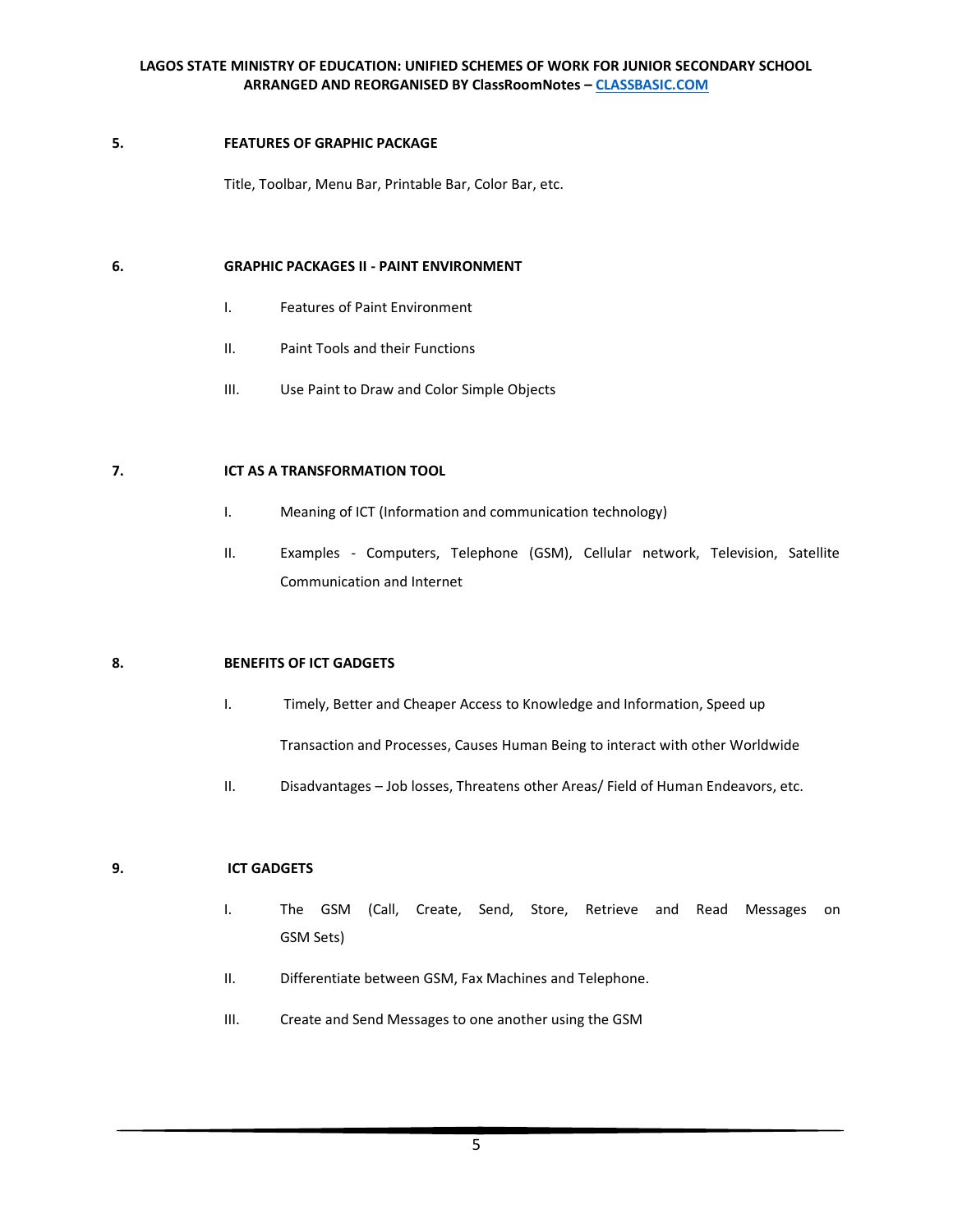# **10. ICT GADGETS**

- I. Fax machine (Send and Receive Fax Messages)
- II. Telephone
- III. Create and Send Messages to one another using the GSM and Fax
- IV. Store and retrieve information on a GSM handset.

# **11. | 12. REVISION AN[D EXAMINATION](https://classbasic.com/2020/03/22/second-term-examination-computer-studies-ict-basic-8-jss-2-clicksamplenote-exam4free/)**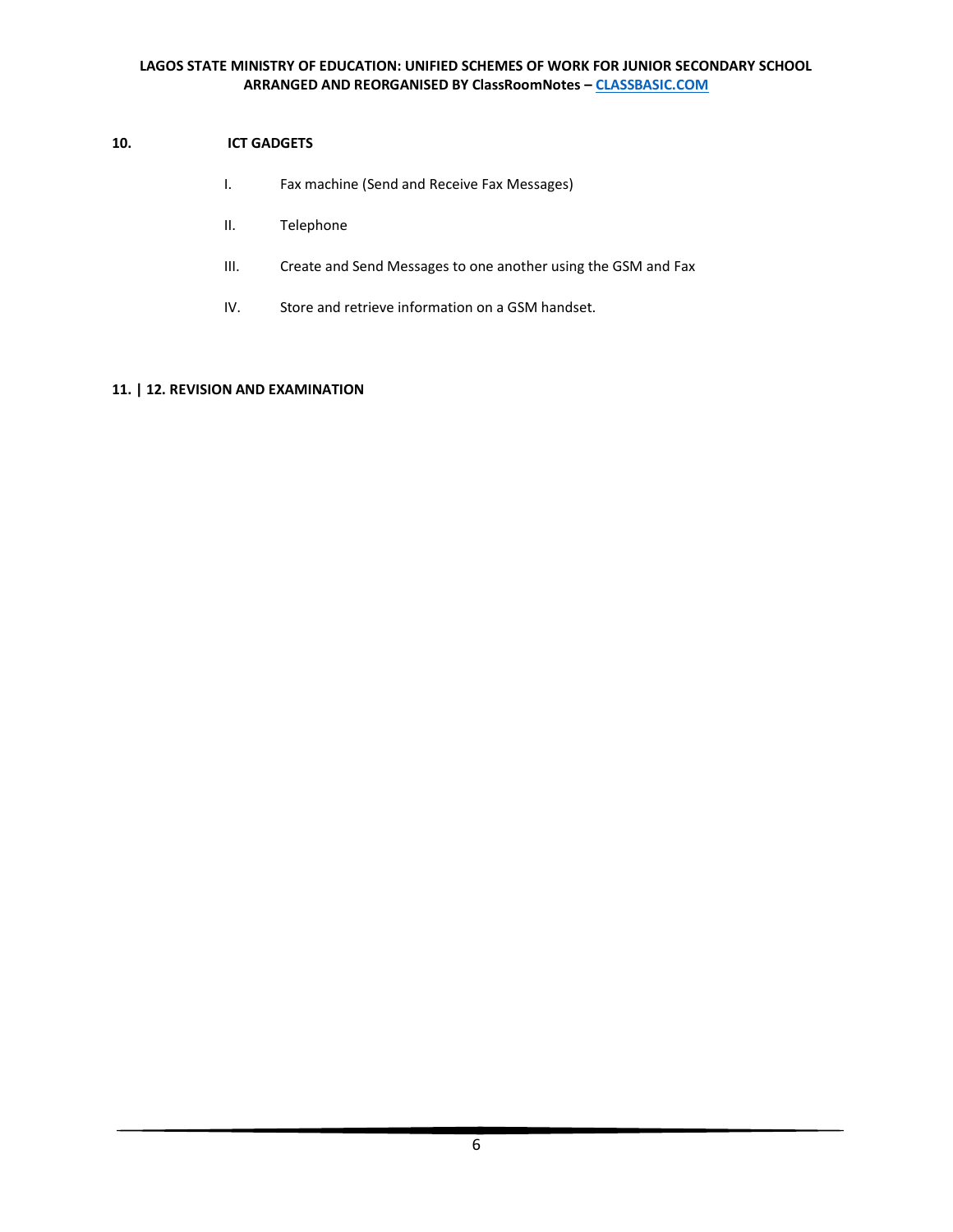## **COMPUTER STUDIES**

# **INFORMATION TECHNOLOGY**

## **JUNIOR SECONDARY SCHOOL (JSS 2)**

## **THIRD TERM**

## **WEEKS TOPICS/CONTENTS**

#### **1. REVISION ON THE INTERNET**

- I. Definition of the Terms
- II. Internet (The Largest Computer Network in the World)
- III. E Mail Address (Electronic Mail Address)
- IV. World Wide Web (WWW)

# **2. INTERNET BROWSER**

- I. Microsoft internet Explorer, Netscope, Mozilla, etc
- II. Creating E Mail Account, Website Address, Open an Email

## **3. BENEFITS OF INTERNET**

- I. Information exchange, E learning, e Entertainment, Faster and Cheaper
- II. Abuses of Internet Fraud and Pornography

## **4. INTERNET ENVIRONMENT**

- I. Characteristics and Features of internet Environment
- II. Uses of Internet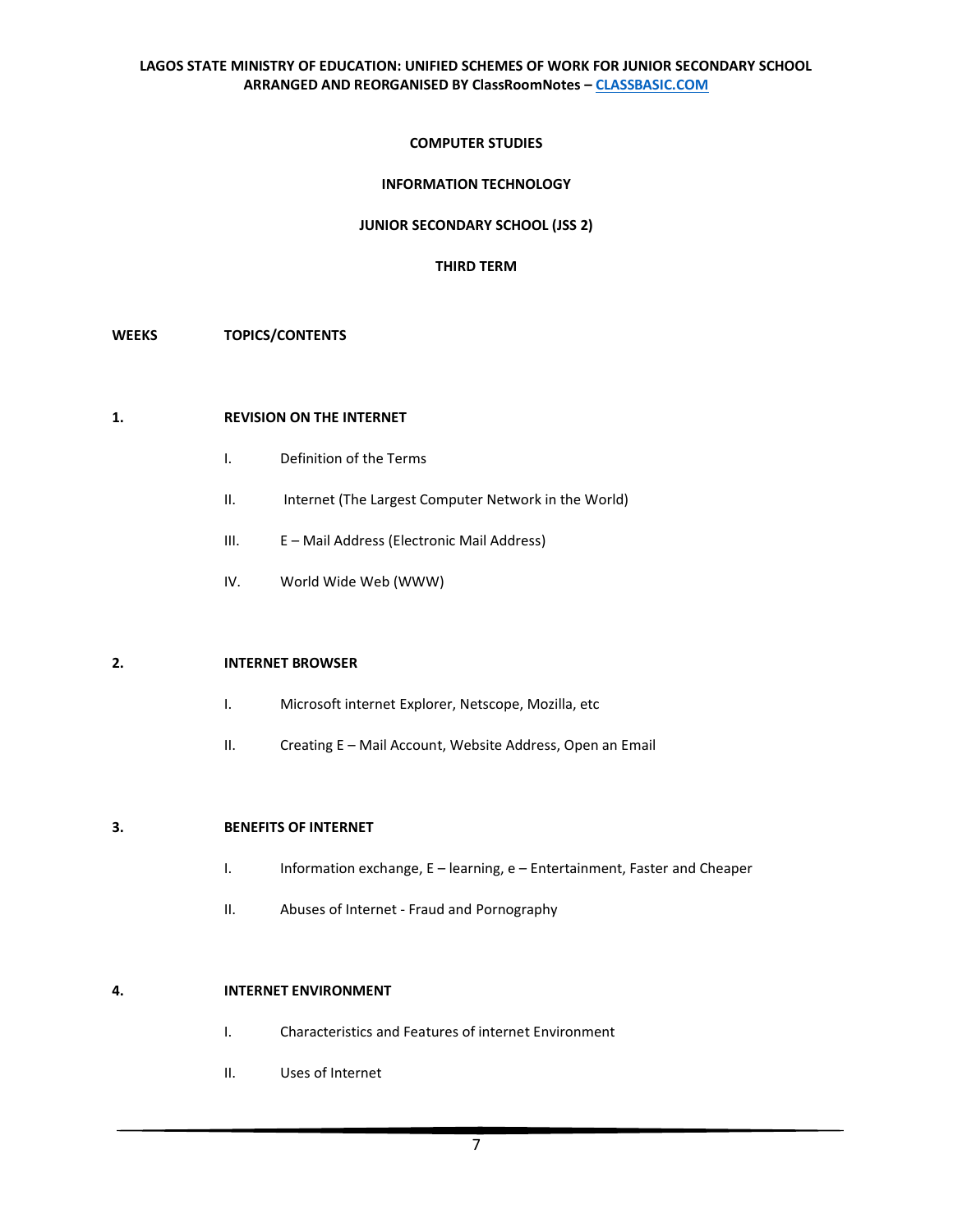# **5. NETWORK GROUPS**

- I. Search Engines (Identify Different Network Groups)
- II. List out different Search Engines

# **6. FILE SHARING**

- I. Definition of Network
- II. Types of Network Local Area Network (LAN), Metropolitan Area Network (MAN), Wide Area Network (WAN)
- III. Description of the Types of Network

# **7. COMPUTER ETHICS I**

Responsible ways of the Internet -

- I. Avoiding liquid dropping into the system,
- II. Using dust cover,
- III. Protection from power problem, etc

# **8. COMPUTER ETHICS II**

Abuse/Misuse of computer –

- I. Invasion of privacy,
- II. Computer virus, etc.

## **9. SAFETY MEASURES I**